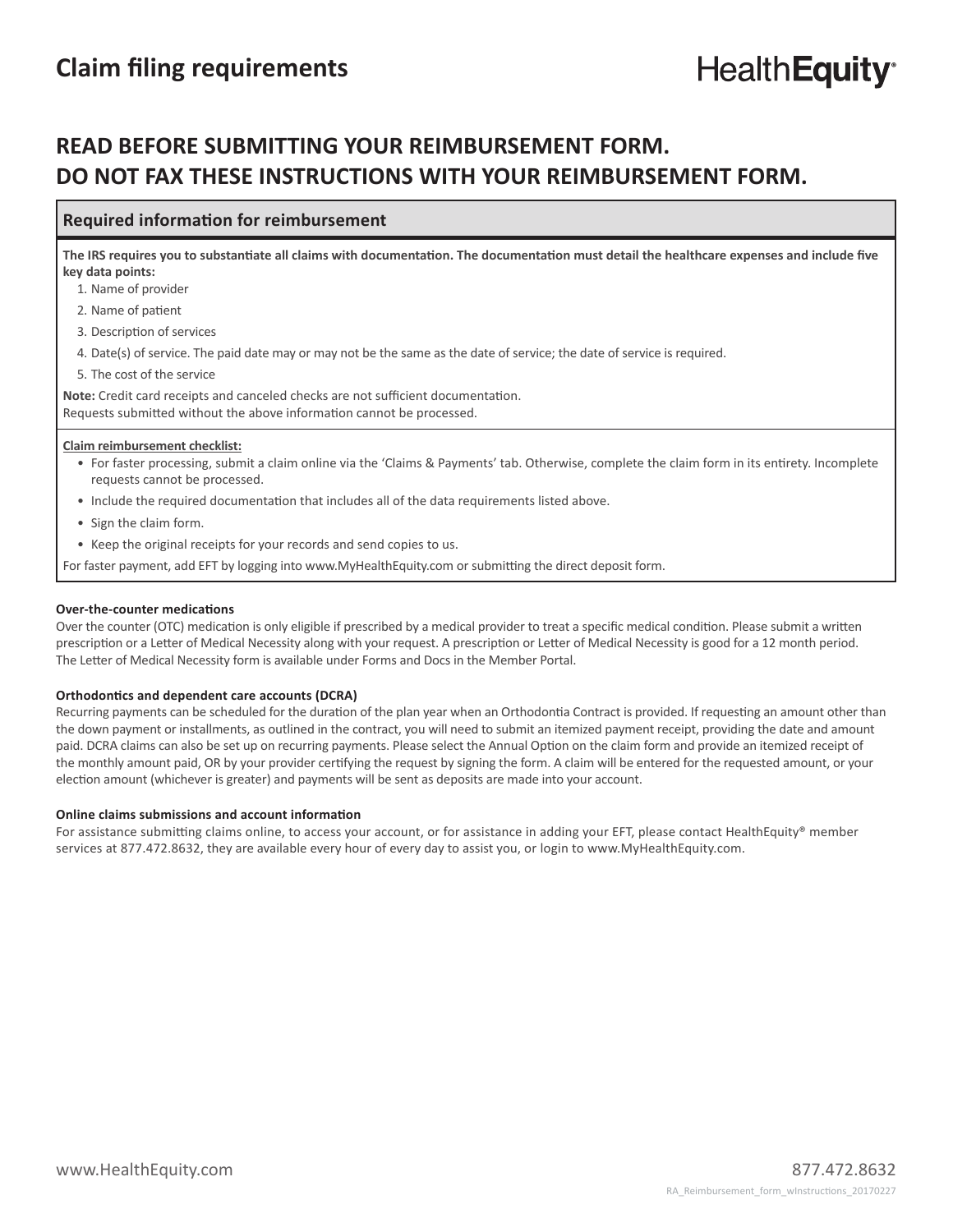## **FSA/HRA Reimbursement Form**

Mail or fax completed forms to:

**Address: HealthEquity, Attn: Reimbursement Accounts** 15 W Scenic Pointe Dr, Ste 100, Draper, UT 84020 **Fax:** 801.999.7829 (cover sheet not required)

# **HealthEquity®**

**For faster processing, enter the claim and upload required documentation using the 'Claims & Payments' tab on the member portal.**

| <b>Account holder information</b>                       |                  |                                                         |                                                       |            |     |  |
|---------------------------------------------------------|------------------|---------------------------------------------------------|-------------------------------------------------------|------------|-----|--|
| Company name                                            |                  | Last 4 of SSN or HealthEquity ID number (6 or 7 digits) |                                                       |            |     |  |
| Last name                                               |                  | First name                                              |                                                       | M.I.       |     |  |
| Street address                                          |                  | City                                                    | State                                                 |            | ZIP |  |
| Email address (required)                                |                  | Daytime phone                                           |                                                       | Work phone |     |  |
| <b>Reimbursement information</b> □ FSA □ HRA (required) |                  |                                                         |                                                       |            |     |  |
| Patient name                                            | Service provider |                                                         | Date incurred (Actual date[s] of service)             |            |     |  |
|                                                         |                  |                                                         | Start date: ____ /____ /_____ End date: ____ /____ /_ |            |     |  |
| Description                                             |                  |                                                         | Amount<br>\$                                          |            |     |  |
| Patient name                                            | Service provider |                                                         | Date incurred (Actual date[s] of service)             |            |     |  |
|                                                         |                  |                                                         | Start date: / / / End date: / / /                     |            |     |  |
| Description                                             |                  |                                                         | Amount<br>\$                                          |            |     |  |
| Service provider<br>Patient name                        |                  |                                                         | Date incurred (Actual date[s] of service)             |            |     |  |
|                                                         |                  |                                                         |                                                       |            |     |  |
| Description                                             |                  |                                                         | Amount                                                |            |     |  |
|                                                         |                  |                                                         | \$                                                    |            |     |  |
| Service provider<br>Patient name                        |                  |                                                         | Date incurred (Actual date[s] of service)             |            |     |  |
|                                                         |                  |                                                         | Start date: / / / End date: / / /                     |            |     |  |
| Description                                             |                  |                                                         | Amount                                                |            |     |  |
|                                                         |                  |                                                         | \$<br>Date incurred (Actual date[s] of service)       |            |     |  |
| Patient name                                            | Service provider |                                                         |                                                       |            |     |  |
| Description                                             |                  |                                                         | Start date: / / / End date: / / /<br>Amount           |            |     |  |
|                                                         |                  |                                                         | \$                                                    |            |     |  |
| Service provider<br>Patient name                        |                  |                                                         | Date incurred (Actual date[s] of service)             |            |     |  |
|                                                         |                  |                                                         |                                                       |            |     |  |
| Description                                             |                  |                                                         | Amount                                                |            |     |  |
|                                                         |                  |                                                         | \$                                                    |            |     |  |
| <b>TOTAL AMOUNT REQUESTED</b>                           |                  |                                                         | \$                                                    |            |     |  |
|                                                         |                  |                                                         |                                                       |            |     |  |

### **Account holder certification**

By signing below, I request reimbursement for the qualified expenses listed above. I have attached appropriate receipts or third-party proof that I have incurred these expenses within the plan year and during the benefit period under this plan. I certify that I have not been reimbursed for these expenses from insurance or from any other source. I understand that I cannot claim these expenses on my income tax return. Account holder signature Date Date of the Date of the Date of the Date of the Date of the Date of the Date of the Date of the Date of the Date of the Date of the Date of the Date of the Date of the Date of the Date of the